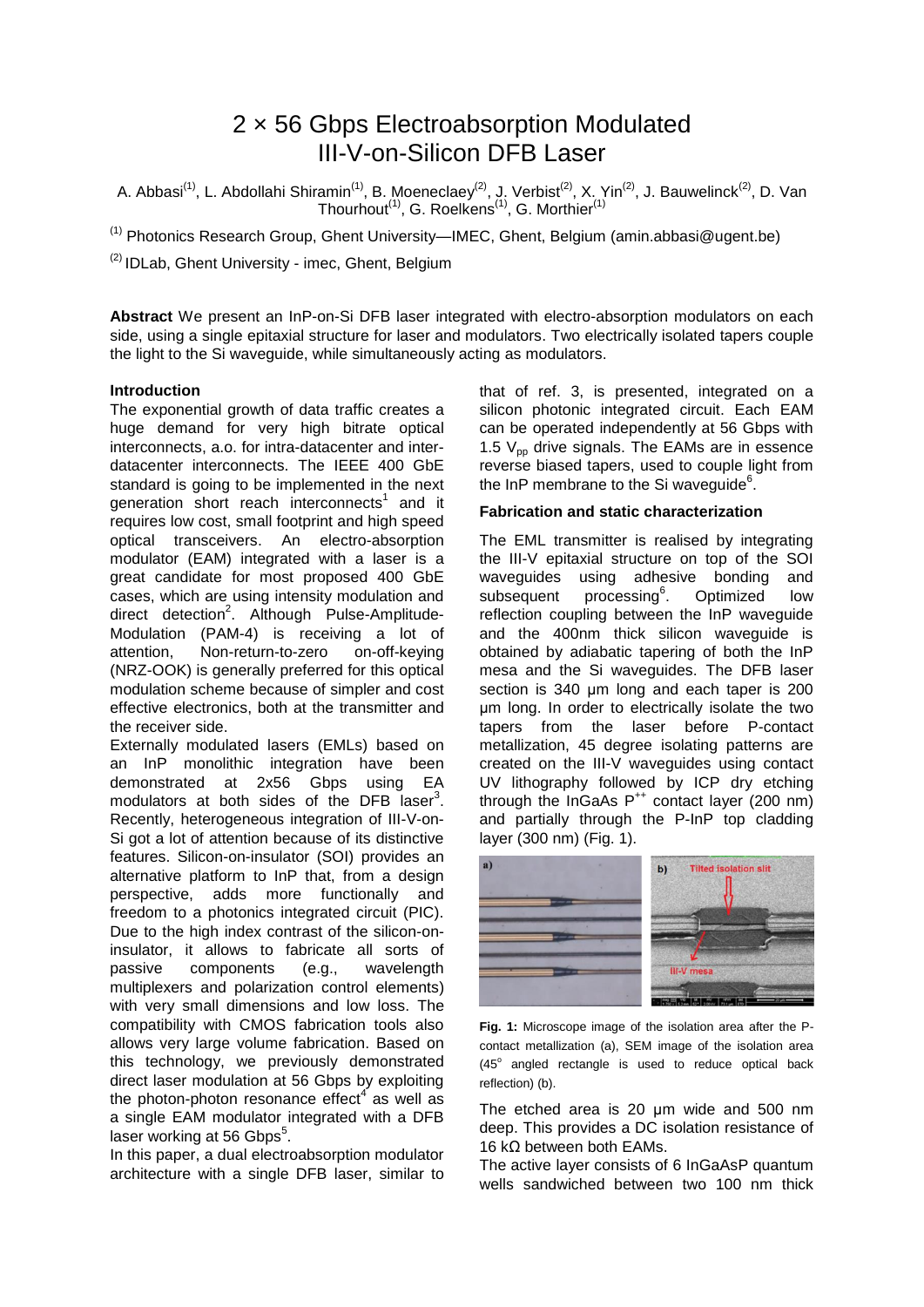InGaAsP separate confinement heterostructure layers. The threshold current of the laser at room temperature is 22 mA and a series resistance of 8  $\Omega$  was measured. At 0 V EAM bias the output power in the silicon waveguide is above 1 mW at 50 mA bias current for each side. As shown in Fig. 2, the laser spectrum is single mode at 1564 nm with more than 45 dB side mode suppression ratio. The output power from both grating couplers is nearly identical.



**Fig. 2:** The laser spectrum at 50 mA bias current and 0 V EAM bias voltage.

Since the same epitaxial structure is used for both the laser and the EAMs, lasers with emission wavelength closer to the bandgap were selected to ensure a low insertion loss and high modulation efficiency of the EAM. The bias current to the DFB was fixed to 50 mA. The normalized output powers from each EAM output are depicted in Fig. 3 versus the reverse bias voltage of the EAMs. An extinction ratio of ~17 dB is obtained for a voltage swing of 2 V for both tapers.



**Fig. 3:** Static extinction ratio for both EAMs,  $I_{DFB} = 50$  mA, T  $= 20 °C$ .

#### **Dynamic characterization**

Two identical RF GSG probes with 100 μm pitch are used to measure the small signal electrooptic response of the device with a KEYSIGHT PNA-X 67 GHz network analyzer (Fig. 4). 0.7 V

reverse bias was applied on each taper. The 3 dB modulation bandwidths for both EAMs are about 20 GHz. In order to measure the RF cross talk between EAMs, a single sinusoidal tone with 1 V voltage swing is applied to one of the tapers and then measured at the other taper using GSG probes. More than 40 dB RF isolation was measured in both directions up to 25 GHz.



**Fig. 4:** Small signal frequency response of each EAM at 0.7 V reverse bias voltage,  $I_{DFB} = 50$  mA, T = 20 °C.

Two channels of a Keysight M8195A AWG are used to generate NRZ-OOK PRBS sequences of  $2^7$ -1 and  $2^{15}$  at different bitrates with a voltage swing of 1.5  $V_{\text{pp}}$ . The DFB laser was biased at 50 mA and 0.7 V reverse bias voltage was applied to both tapers. An Erbium Doped Fiber Amplifier (EDFA) is used to compensate for the grating coupler loss and to boost the optical signal. An optical filter (0.3 nm bandwidth) is used to suppress the amplified spontaneous emission of the EDFA. The signal is directly detected by a commercial photodiode and transimpedance amplifier (TIA) with a bandwidth of 32 GHz. Then the electrical signal is captured by a real time oscilloscope (Keysight DSA-Z63) with a sample rate of 80 GS/s. The measurement is performed for both the back-toback case and after transmission over 2 km of non-zero dispersion shifted fiber (NZ-DSF) with a dispersion of 4.5-6 ps/nm.km at the laser wavelength. Eye diagrams are shown in Fig 5 for both left and right EAMs at 56 Gbps.

A long data stream is stored using the real time oscilloscope and off-line Bit Error Rate (BER) analysis is performed using Matlab. BER measurement results will be presented during the conference, but a BER below the harddecision FEC threshold was obtained in all cases. All the measurements were done while both EAMs were biased and uncorrelated data was applied on each EAM. Each optically